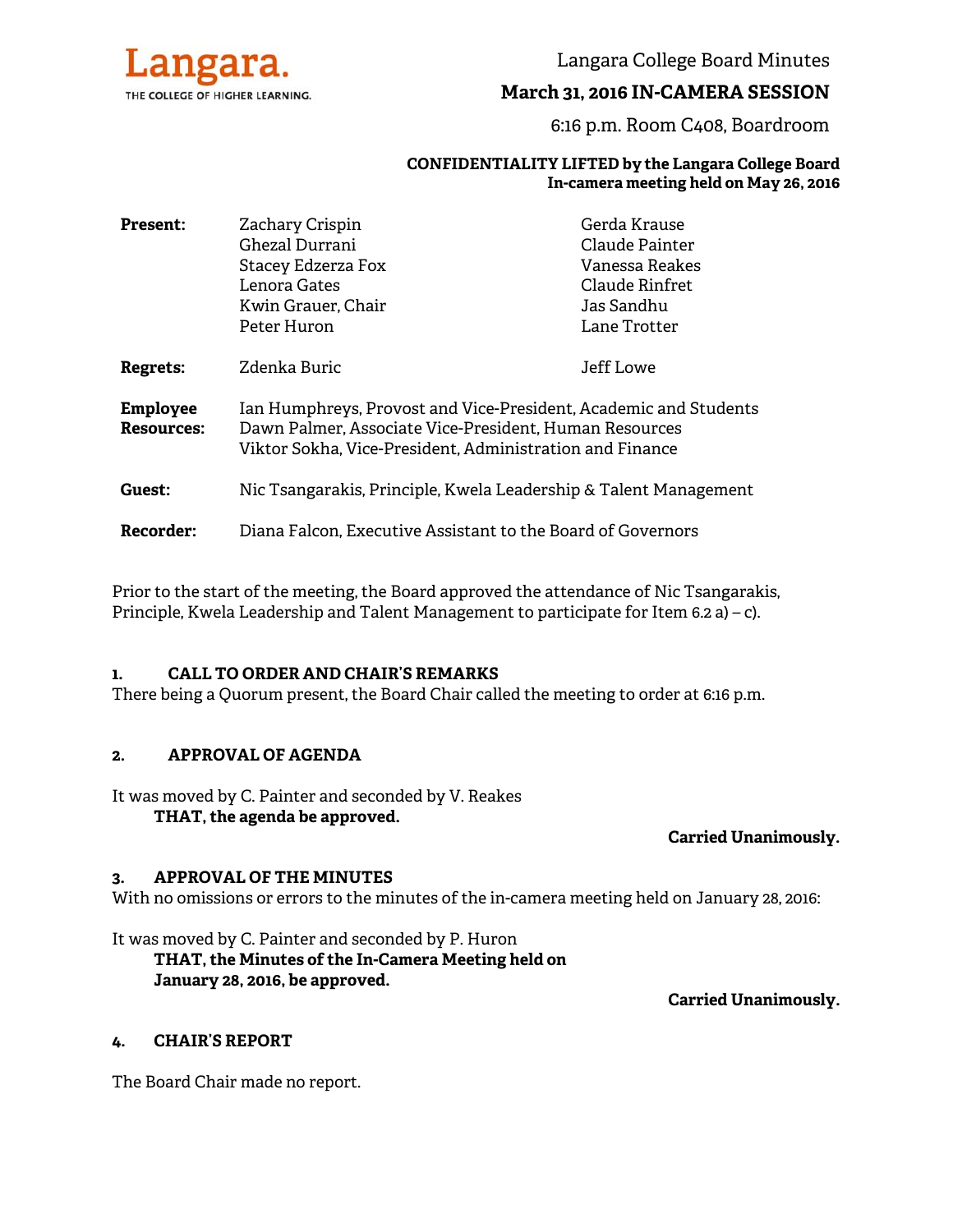## **5. PRESIDENT'S REPORT**

L. Trotter advised that on April 1, 2016, students from the Aboriginal Studies Diploma Program made a presentation on Truth and Reconciliation to the Musqueam, an important step in relationship building.

## **6. COMMITTEE REPORTS, RECOMMENDATIONS AND APPROVALS**

# **6.1 Audit and Finance Committee**

## **- Minutes of Meeting held March 23, 2016**

K. Grauer advised that the minutes of the Audit and Finance Committee meeting held on March 23, 2016 were presented in the public session of the meeting but did not include the paragraph that speaks of a letter received from the Assistant Deputy Minister of Advanced Education authorizing Langara College to restrict funding from the Ministry's 2015/16 operating funding allocation for capital purposes towards viable projects that will be completed by the Ministry's deadline.

### **6.2 Governance and Nominating Committee - Minutes of Meeting held March 24, 2016**

- **a) Board Assessment Report Summary**
- **b) Board Assessment 20/20 Insight Special Report**
- **c) Board Self-Assessment 20/20 Insight Special Report**

[It was noted that N. Tsangarakis joined the meeting at 6:27 p.m.]

S. Edzerza Fox highlighted the minutes of the Governance and Nominating Commitee (GNC) meeting held March 24, 2016 (distributed at the table for information) and invited N. Tsangarakis to present the findings of the Board Assessment and Self-Assessment surveys.

N. Tsangarakis presented the results of the Board Assessment and Self-Assessment surveys noting that individual results of the Board Self-Assessment survey were shared with Board Members. He provided an overview of the reports to help interpret the content and results and highlighted the three top strengths and three best opportunities for improvement. Discussion ensued and in response to a question, N. Tsangarakis advised that since the survey is customized and not a standard template it is not possible to provide a comparison with other groups. Board Members agreed that the new tool provides more useful information with an opportunity to fine tune it to the Board's specifications. Board Members were invited to provide their comments for improvement to S. Edzerza Fox after which the GNC will review the comments and provide an update to the Board.

### **ACTION: S. Edzerza Fox**

[It was noted that N. Tsangarakis left the meeting at 6:47 p.m.]

Further discussion ensued and the question was asked if the results of only the Board Assessment survey should be shared with the public at a future Board meeting. It was agreed that some of the graphs may be difficult to interpret so a summary of the results should be shared in a package that is understandable and provides context. L. Trotter will work with N. Tsangarakis to draft a communication to the public that is purposeful and useful and shows the Board's commitment to take action on items for improvement.

### **ACTION: L. Trotter**